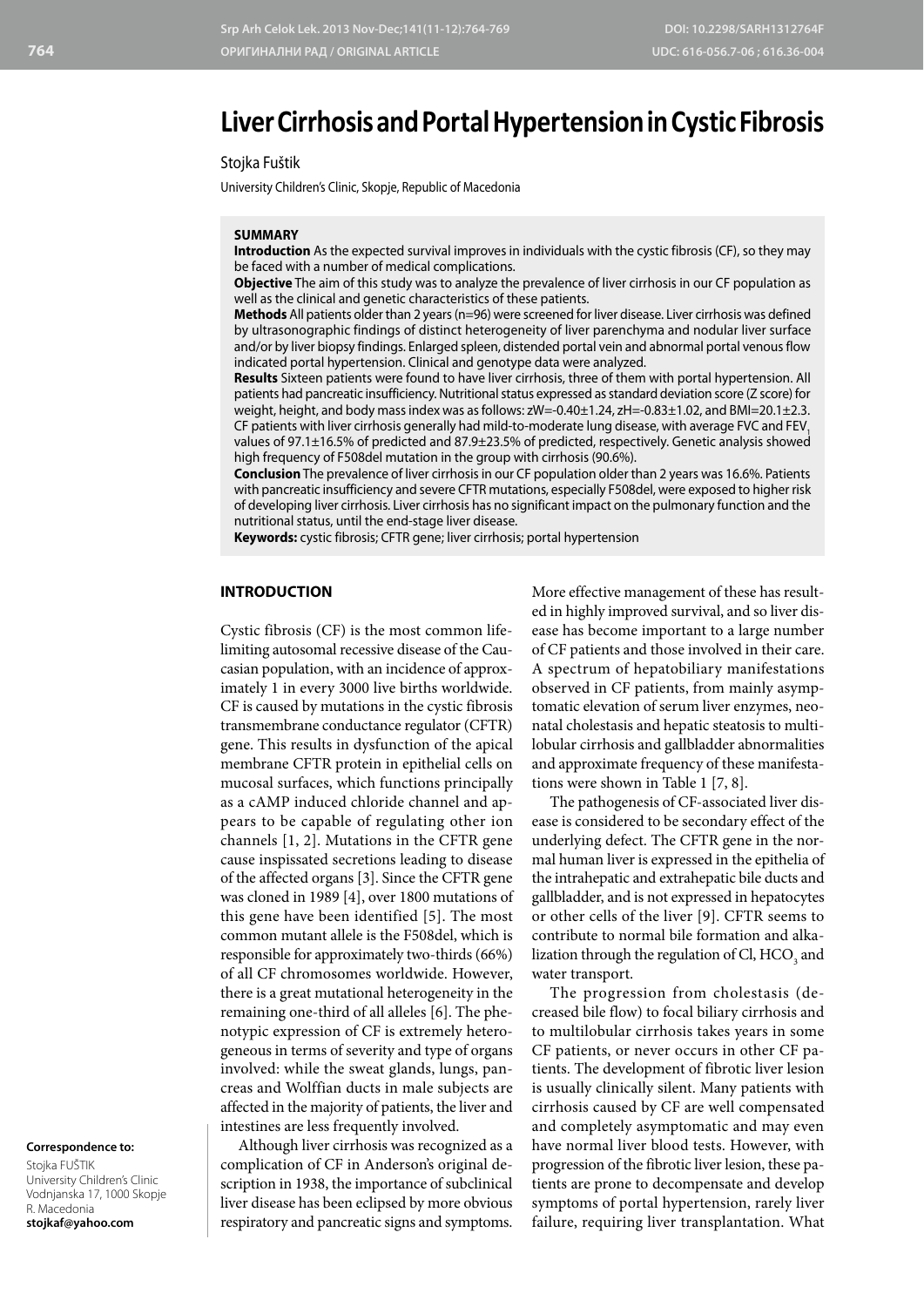**Table 1.** Hepatobiliary manifestations of cystic fibrosis

| Condition                                        | Frequency (%) |
|--------------------------------------------------|---------------|
| Asymptomatic elevation of serum liver<br>enzymes | 10-46         |
| Neonatal cholestasis                             | $\mathcal{P}$ |
| Hepatic steatosis                                | $20 - 60$     |
| Hepatomegaly                                     | 30            |
| Focal biliary cirrhosis                          | 10-72         |
| Multilobular cirrhosis                           | $7 - 20$      |
| Cholelithiasis                                   | $1 - 10$      |
| Micro gallbladder                                | $20 - 30$     |
| Common bile duct stenosis                        | <2            |

**Table 2.** A grading scheme for liver parenchymal appearances in cystic fibrosis on ultrasonography

| Grade | Appearance                                         |
|-------|----------------------------------------------------|
|       | Normal                                             |
|       | Increased liver echogenicity                       |
|       | Slight subjective coarsening of liver echo texture |
| Ш     | Definite coarsening, no nodularity                 |
| ١V    | Parenchymal distortion/nodularity                  |

causes the progression of CF-associated liver disease to end-stage cirrhosis in some patients but not in others is still an enigma [10, 11, 12].

#### **OBJECTIVE**

The aim of this study was to analyze the prevalence of liver cirrhosis and portal hypertension in our CF population and the clinical and genetic characteristics of these patients.

#### **METHODS**

The case-notes of all 96 patients older than 2 years, presenting to CF center at the University Children's Hospital, which is the national CF center in Macedonia, were reviewed. The diagnosis of CF was made on the basis of typical respiratory disease and/or pancreatic insufficiency, together with abnormal sweat tests (chloride >70 mmol/l) or the presence of two CFTR mutations. The majority of patients were genotyped.

For a number of years, screening for liver disease is a part of annual review of patients with CF older than 2-3 years at our center. The assessment involves clinical, biochemical and ultrasonographic evaluation of the liver and the spleen.

Clinical assessment: the size of the liver and its consistency and the presence of splenomegaly were noted.

Laboratory examination: laboratory tests included serum liver enzymes (aspartate aminotransferase – AST, alanine aminotransferase – ALT, alkaline phosphatase – ALP, gamaglutamyl transpeptidase – GGT) and synthetic liver function tests (albumin, bilirubin levels, prothrombin time). The results were considered abnormal if at least two serum liver enzyme levels were higher than 1.5 times of the upper limit of normal: AST>52 IU/L, ALT>72 IU/L, GGT>78 IU/L, ALP>400 IU/L. A complete blood count was routinely performed to evaluate for the sings of hypersplenism.

Ultrasound assessment: included evaluation of liver echo texture, splenic size and portal vein diameter. A grading scheme of liver parenchymal appearances in CF at ultrasonography was presented in Table 2 [13]. The frank liver cirrhosis based on ultrasound criteria was defined by findings of distinct heterogeneity of liver parenchyma and nodular liver surface (regenerative nodules).

Liver biopsy was not included in the study protocol for liver cirrhosis; however, 5 patients with the ultrasound defined cirrhosis underwent this procedure. Upper gastrointestinal endoscopy was performed only in patients with portal hypertension for the evaluation of the presence of esophageal varices.

Portal hypertension was defined as any of the following: presence of splenomegaly detected on physical examination or ultrasonography, dilated collaterals of portal veins, reversed blood flow in portal veins, and endoscopically visualized esophageal varices.

Liver failure was defined by the presence of at least two of the following criteria: decreasing of albumin level <30 g/L, prolonged coagulation prothrombin time >3 seconds over normal, increasing bilirubin level >50 µmol/L, and development of ascites.

The following data were collected from the medical history of patients with liver cirrhosis: sex; current age, age of diagnosis of liver cirrhosis and/or portal hypertension; CFTR genotype; pancreatic functional status; current pulmonary function – forced expiratory volume in 1 second  $(FEV_1)$  and forced vital capacity (FVC) expressed as percentage of predicted values for weight, height and age; current nutritional status expressed as standard deviation score (Z score) for weight (zW), height (zH), and body mass index (BMI).

#### **RESULTS**

Out of all 96 patients older than 2 years that were followed at our CF center, 16 patients (9 males and 7 females) were found to have frank liver cirrhosis based on ultrasound criteria. The diagnosis of liver cirrhosis was confirmed by the liver biopsy findings in 5 patients. Two of them underwent this procedure at the age of 14, before the diagnosis of CF was established. In all cases, there was an evidence of cirrhosis or severe fibrosis. Portal hypertension was present in three patients, according to predefined criteria (splenomegaly, hypersplenism, esophageal varices on endoscopy). No CF patient had clinical and laboratory signs of decompensate cirrhosis and liver failure.

The median age of diagnosis of liver cirrhosis associated with CF was 8.5±3.8 years. It is important to emphasize that the diagnosis of liver cirrhosis with portal hypertension was made in two cases at the age of 14 and 15 years, respectively, because of misdiagnosed CF, although the patients had manifested symptoms of malabsorption, malnutrition and chronic pulmonary disease. The earliest age of diagnosis of liver cirrhosis in CF patient was in 2.5 year old girl with enormous hepatomegaly, and also with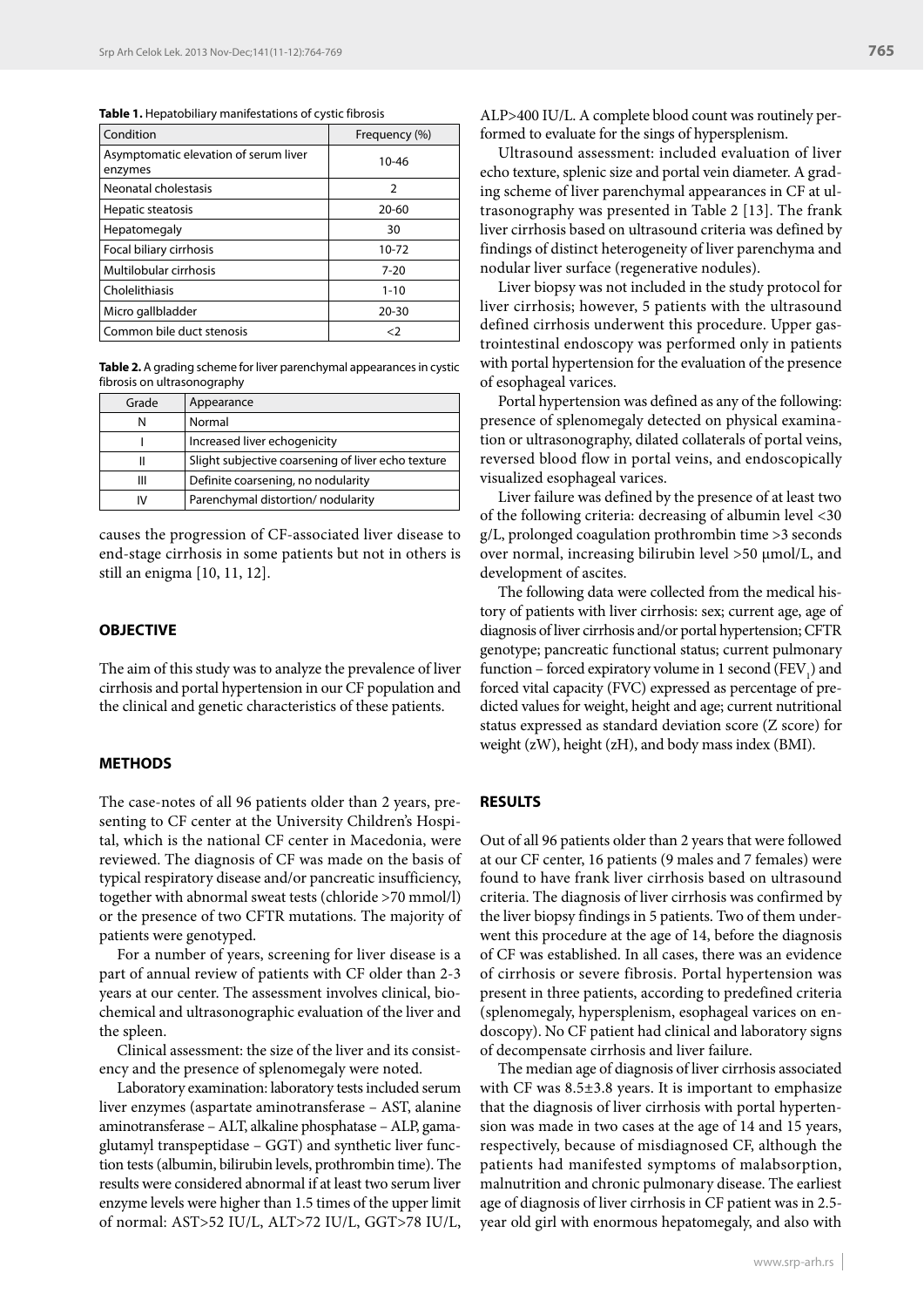delayed diagnosis of CF. Liver biopsy findings in this case indicated severe fibrosis, associated with the significant fatty infiltration of liver.

Clinical characteristics of the patients with CF-associated liver cirrhosis were reported in Table 3. Pancreatic insufficiency was present in all patients with CF-associated liver cirrhosis. Current nutritional status was well preserved in majority of regularly followed patients with cirrhosis related to CF. CF patients in the group with liver cirrhosis generally had mild-to-moderate lung disease, with average FVC and  $\text{FEV}_1$  values of 97.1 $\pm$ 16.5% of predicted and 87.9±23.5% of predicted, respectively. Nine patients in the group with cirrhosis had chronic *Pseudomonas aeruginosa* lung infection for many years, what is unfavorable prognostic parameter.

The results from biochemical evaluation of liver injury and function which included serum AST, ALT, GGT, ALP, albumin, bilirubin level, and prothrombin time, have shown low sensitivity and correlation with the ultrasonographic findings. Six patients with frank liver cirrhosis based on ultrasound, have never had evidence of any biochemical abnormalities in liver functional tests. The average values of the most recent biochemical tests in patients with liver cirrhosis were presented in Table 4.

Genetic analysis of the patients with CF-associated liver cirrhosis showed much higher frequency of F508del mutation in the group with cirrhosis (90.6%) in comparison with the frequency of the most common CFTR mutation in general CF population in Macedonia (69.2%). Molecular

| Table 3. Demographic and clinical characteristics of patients with CF- |  |
|------------------------------------------------------------------------|--|
| related liver cirrhosis                                                |  |

| Variable                            | Value*            |
|-------------------------------------|-------------------|
| Current age (years)                 | $17.7 + 6.8$      |
| Male/female                         | $9/7$ (56.3/43.7) |
| Age at diagnosis of liver cirrhosis | $8.5 + 3.8$       |
| Pancreatic insufficiency            | 16 (100.0)        |
| Z score for weight                  | $-0.40 \pm 1.24$  |
| Z score for height                  | $0.83 + 1.02$     |
| BMI ( $kg/m2$ )                     | $20.1 + 2.3$      |
| FVC (% predicted)                   | $97.1 \pm 16.5$   |
| FEV. (% predicted)                  | $87.9 + 23.5$     |
|                                     |                   |

\* Values are expressed as mean±SD or number of patients (%).

**Table 4.** Laboratory parameters of patients with CF-related liver cirrhosis

| Parameter              | Mean±SD          |
|------------------------|------------------|
| Bilirubin (umol/l)     | $16+6.8$         |
| AST (IU/L)             | $39.4 \pm 19.9$  |
| ALT (IU/L)             | $50.3 + 21.8$    |
| GGT (IU/L)             | $68 + 54.8$      |
| ALP (IU/L)             | $259.1 \pm 97.1$ |
| Albumin (g/L)          | $42.1 + 3.5$     |
| Prothrombin time (sec) | $13.5 + 0.8$     |

| Genotype          | No |
|-------------------|----|
| F508del/F508del   | 13 |
| F508del/G542X     |    |
| F508del/1811+1G>C |    |
| F508del/Unknown   |    |

### **DISCUSSION**

Recent advances in treatment and management of pulmonary complications, development of dedicated, multidisciplinary CF clinics and improved modes of nutrition have greatly improved the life expectancy of CF patients. As a result, chronic liver disease has become an important issue among patients with CF and its severity may determine the prognosis of this group. The reported prevalence of liver disease among CF patients ranges between 9% and 37%, depending on the study and criteria for defining the liver disease [11, 14, 15, 16]. Higher prevalence has been reported in studies in which liver disease had been actively searched for and diagnosed through a combination of diagnostic tools (clinical, biochemical, ultrasonographic evaluation). Because there are no sensitive diagnostic markers of liver involvement in CF, the actual prevalence might be even higher. In this context, the postmortem autopsy studies of CF individuals reported that the histological findings of focal biliary cirrhosis were present in 27% of children and 72% of adults [17, 18]. Prevalence seems to increase through childhood into mild-adolescence, with no significant increase thereafter [15]. A large majority of patients in our study developed liver cirrhosis during the first decade of life. This suggests that, for CF patients who will develop liver cirrhosis, the mechanism and risk factors of liver damage are already present in early childhood.

Therefore, some patients have progressive liver disease and develop cirrhosis with portal hypertension and rarely liver insufficiency, while sizeable proportion of patients may have only slight changes that remain stable life-long. Intrinsic abnormalities in the liver of individuals with CF reflect loss of CFTR (Clˉ channel) function on the apical membrane of cholangiocytes. This dysfunction is predicted to result in defective bile flow and associated with the cholangiocyte-inducted inflammatory response with activation and proliferation of hepatic stellate cells, which results in cholangitis and fibrosis in focal portal tracts [7, 9]. Although most CF patients have some degree of liver dysfunction and focal biliary cirrhosis, only 3%-5% of CF patients develop severe, end-stage liver disease [19].

The vast majority of CF patients that develop CF-related liver disease carry two "severe" (pancreatic insufficient) alleles of CFTR, so it is clear that carrying a mutation with some residual function ("mild", pancreatic sufficient mutations) provides relative protection against the development of the liver cirrhosis. Some authors found liver disease more often in homozygotes with the most common mutation, F508del, or other mutations associated with the pancreatic insufficiency, although studies failed to re-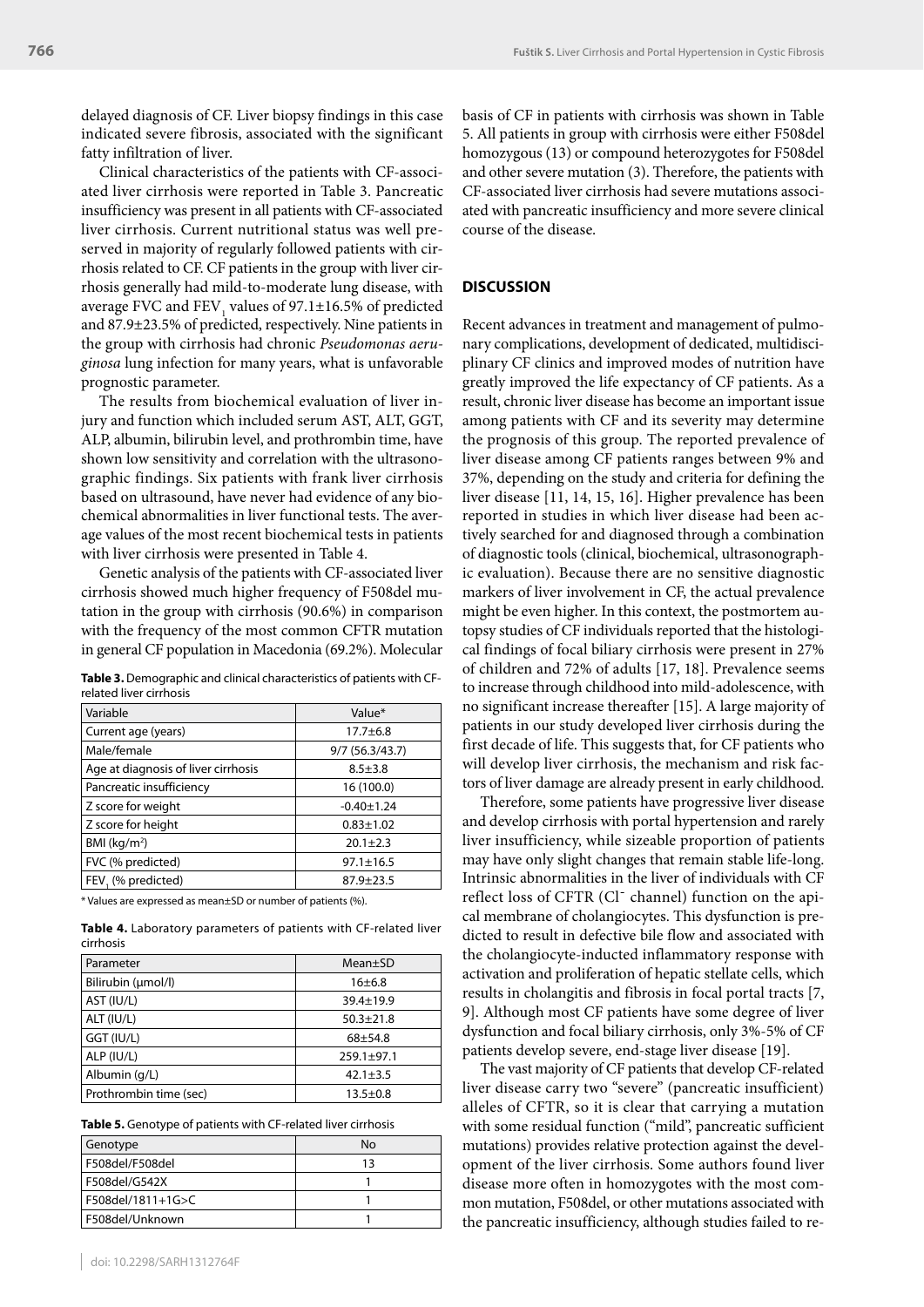veal any relationship with the specific CFTR mutations [11, 20, 21]. In our study, the majority of CF patients with cirrhosis were F508del homozygous (81%), and a smaller proportion was compound heterozygotes for F508del and other "severe" mutation, associated with the complete loss of CFTR function. In one patient with liver cirrhosis the genotype was not completely defined (F508del/Unknown). All patients in cirrhosis group had pancreatic insufficiency. Accordingly, our data support the fact that patients with the pancreatic insufficiency and "severe" CFTR mutations, especially F508del, are exposed to higher risk of liver cirrhosis. Liver cirrhosis together with the pancreatic insufficiency is a component of the severe CF phenotype.

However, CF patients with the same CFTR genotype, including those homozygous for F508del, exhibit a range of liver diseases, strongly suggesting that non-CFTR genetic factors or possibly environmental factors (nutritional deficiencies, drug hepatotoxicity, infections) may be involved in the pathogenesis and progression of liver disease in CF. A small fraction  $(-5%)$  of patients with CF develops severe liver disease characterized by cirrhosis with portal hypertension; thus, other modifying genes outside of CF locus are believed to contribute to risk of developing severe liver disease [19, 22]. Candidate modifying genes, including genes for  $\alpha_{1}$ -antitrypsin or  $\alpha_{1}$ -antiprotease (SERPINA 1), angiotensin-converting enzyme (ACE), glutathione Stransverase (GSTP1), mannose-binding lectin2 (MBL2) and transforming growth factor  $\beta$ 1, have been currently investigated [19]. It has been hypothesized that CF patients would be at increased risk of hepatic fibrosis if they also carried mutations in other genes pertinent to hepatic inflammation, oxidative stress, or fibrosis. Discoveries in this field may clarify which CF patients are at significant risk of developing severe liver disease.

Further evidence of genetic influence has been provided from HLA studies which have shown that the HLA haplotype B7-DR15-DQ6 is associated with an increased risk of the chronic liver disease in male patients with CF, implicating a possible immune pathogenesis of hepatobiliary injury in addition to the CFTR defect. It is likely that such immune mechanisms are secondary phenomenon of the obstructive biliary lesions, and may be important in determining the extent of liver damage [7].

It has been suggested that early therapy may prevent progression of CF-related liver disease [23]. Unfortunately, early recognition of liver disease in CF is not easy because its onset is often insidious and the clinical, biochemical and other indicators are relatively insensitive. Many patients with cirrhosis caused by CF are well compensated and completely asymptomatic and may even have normal liver blood tests. In our study, six patients with the liver cirrhosis have never had evidence of any biochemical abnormalities in liver functional tests. Therefore, regular screening for liver disease and identification of patients with the liver involvement, as well as early therapeutic intervention is of great importance in management of CF patients.

Screening for liver disease is a part of annual review of patients with CF older than 2-3 years at our center, for many years. The screening includes regular physical examination of liver and spleen, with special attention to the liver span, edge, and consistency; liver functional tests, and annual ultrasonography of the liver, biliary tract, gallbladder, spleen and hepatic vasculature. Implementation of screening program for liver disease is an important step in targeting population for early intervention and prophylactic treatment. The policy of examining only the patients with the abnormal liver function test results or those who are symptomatic fails to detect a number of young patients who clearly have abnormal echo texture of the liver, some of whom may progress to more severe liver disease. All patients with the liver cirrhosis and portal hypertension in our group (N=3) were with delayed diagnosis of CF. Portal hypertension was already established in two patients at the time of diagnosis of CF (at the age of 14 and 15) and in one patient it developed in the course of disease.

Ultrasound is likely to remain the most practical and frequently used imaging modality for assessing the hepatobiliary system and diagnosis of liver cirrhosis. Ultrasonographic abnormalities of liver appearance were more frequent than biochemical abnormalities, and once present were more likely to be persistent. Liver biopsy and histological assessment of liver was not included in our study protocol. Needle biopsies of the liver were performed only in several patients. Liver biopsy may be the gold standard for diagnosis of liver disease and determine the extent of portal fibrosis or cirrhosis. Widespread use of an invasive technique with an imminent risk of hemorrhage is probably not acceptable, especially within the pediatric population [7, 24].

At present, oral ursodeoxycholic acid (UDCA) therapy, aimed at improving biliary secretion in terms of bile viscosity and bile composition, is the only available therapeutic approach in CF-related liver disease. In many studies, UDCA, a naturally occurring hydrophilic bile acid, has been shown to normalize liver enzymes, improve hepatobiliary scintigraphy and contribute to improvement of liver morphology [23, 25, 26, 27], but so far the effect of UDCA on the ultimate outcome of the disease has not been proven yet [8].

Our experience and evidence suggest that the use of UDCA in the early stages may abort or inhibit further progression of the liver fibrosis/cirrhosis and development of portal hypertension. All patients (N=13) with frank liver cirrhosis based on ultrasound criteria, but without portal hypertension, have been on regular therapy with UDCA for many years. Up to now, they have no clinical evidence of portal hypertension. Even more, liver cirrhosis did not have significant impact on the nutritional status and pulmonary function of these patients. CF patients with the liver cirrhosis tended to have mild-to-moderate lung disease, although nine patients in this group have had chronic *Pseudomonas aeruginosa* lung infection for many years. Only four patients with the liver cirrhosis had more advanced lung disease and required frequent hospitalization for intravenous therapy due to pulmonary exacerbations.

Liver transplantation is a treatment of choice for patients with the advanced CF-related liver disease and preserved pulmonary function ( $\rm FEV_{_1}$ >50%) [28]. The indication for liver transplantation considered a variety of fac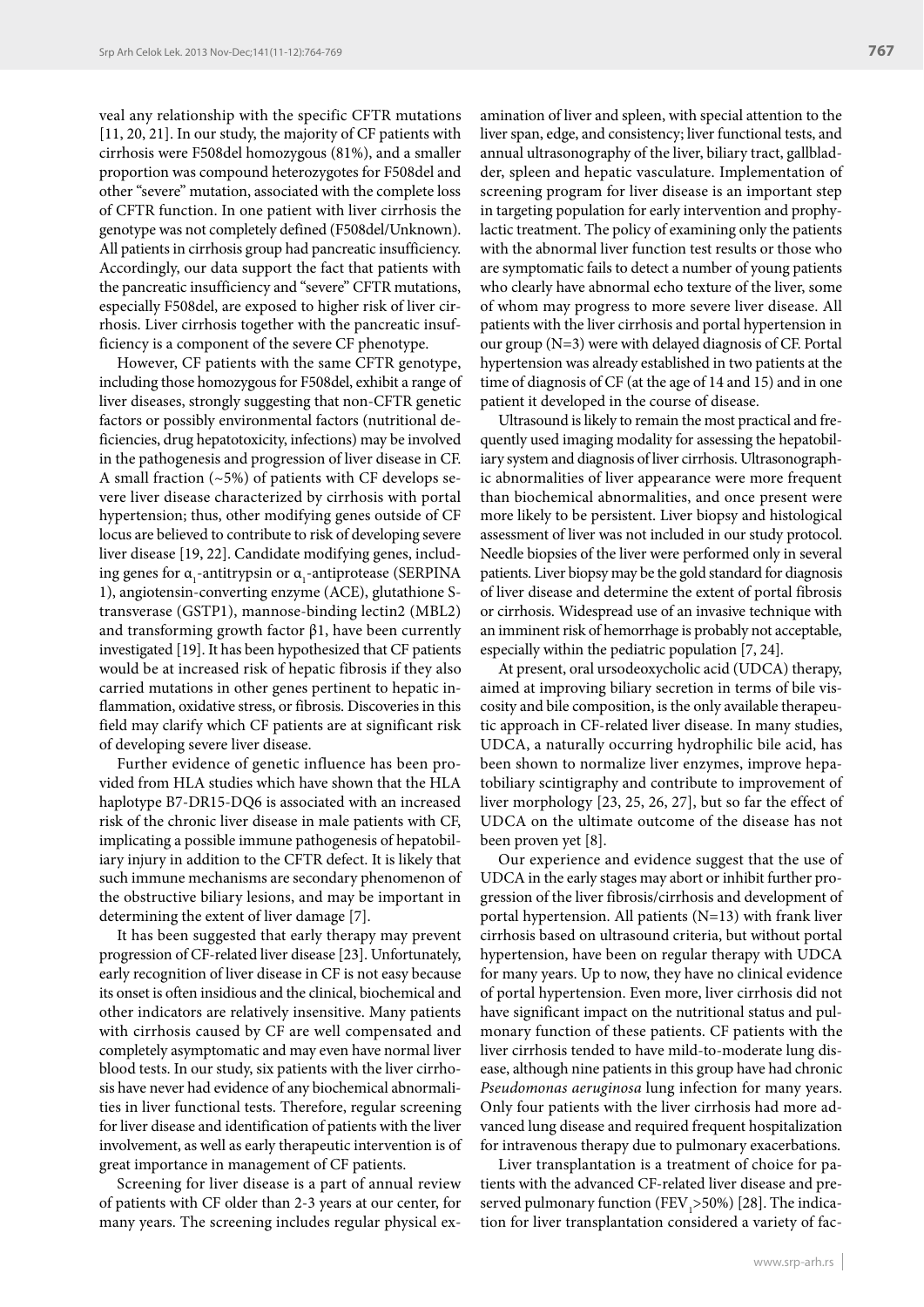tors including liver failure, hypersplenism, malnutrition, gastro-esophageal bleeding, and worsening pulmonary function [29, 30]. Most authors suggest that liver transplantation should be performed prior to the development of end-stage liver disease or overt pulmonary or other clinical decompensation [28].

#### **CONCLUSION**

With an improved survival of CF patients, the relative importance of liver disease has increased and it is now the second commonest cause of mortality from CF. Liver

#### **REFERENCES**

- Rowntree R, Harris A. The phenotypic consequences of CFTR mutations. Ann Hum Genet. 2003; 67:471-85.
- 2. Jentsch TJ, Stein V, Weinreich F, Zdebik AA. Molecular structure and physiological function of chloride channels. Physiol Rev. 2002; 82:503-68.
- 3. de Gracia J, Mata F, A´lvarez A, Casals T, Gatner S, Vendrell M, et al. Genotype-phenotype correlation for pulmonary function in cystic fibrosis. Thorax. 2005; 60:558-63.
- 4. Riordan JR, Rommens JM, Kerem B, Alon N, Rozmahel R, Grzelczak Z, et al. Identification of the cystic fibrosis gene: cloning and characterization of complementary DNA. Science. 1989; 245:1066-73.
- 5. Cystic Fibrosis Mutation Database. The Cystic Fibrosis Genetic Analysis Consortium. Available from: www.genet.sickkids.on.ca/cftr/.
- 6. Castellani C, Cuppens H, Macek Jr M, Cassiman JJ, Kerem E, Durie P, et al. Consensus on the use and interpretation of cystic fibrosis mutation analysis in clinical practice. J Cyst Fibros. 2008; 7:179-96.
- 7. Sokol RJ, Durie PR. Recommendations for management of liver and biliary tract disease in cystic fibrosis. J Pediatr Gastroenterol Nutr. 1999; 28(Suppl):1-13.
- 8. Feranchak AP. Hepatobiliary complications of cystic fibrosis. Curr Gastroenterol Rep. 2004; 6:231-9.
- Colombo C. Liver disease in cystic fibrosis. Curr Opin Pulm Med. 2007; 13:529-36.
- 10. Debray D, Kelly D, Houwen R, Strandvik B, Colombo C. Best practice guidance for the diagnosis and management of cystic fibrosisassociated liver disease. J Cyst Fibros. 2011; 10(Suppl 2):S29-S36.
- 11. Wilschanski M, Rivlin J, Cohen S, Augarten A, Blau H, Aviram M, et al. Clinical and genetic risk factors for cystic fibrosis-related liver disease. Pediatrics. 1999; 103:52-8.
- 12. Moyer K, Balisteri W. Hepatobiliary disease in patients with cystic fibrosis. Curr Opin Gastroenterol. 2009; 25:272-8.
- 13. Williams SM, Goodman R, Thomson A, McHugh M, Lindsell DRM. Ultrasound evaluation of liver disease in cystic fibrosis as part of an annual assessment clinic: a 9-year review. Clin Radiol. 2002; 57:365-70.
- 14. Lamireau T, Monnereau S, Martin S, Marcotte JE, Winnock M, Alvarez F. Epidemiology of liver disease in cystic fibrosis: a longitudinal study. J Hepatol. 2004; 41:920-5.
- 15. Colombo C, Battezzati PM, Crosignani A, Morabito A, Costantini D, Padoan R, et al. Liver disease in cystic fibrosis: a prospective study on incidence, risk factors, and outcome. Hepatology. 2002; 36:1374-82.
- 16. Fustik S, Trajkovska M, Jakovska T, Spirevska L, Josifovska T, Koceva S. Screening for liver disease in cystic fibrosis: analysis of clinical and genetic risk factors for its development. Turk J Pediatr. 2008; 50:526-32.

disease should be considered an early complication involving more than one fourth of CF patients. Active follow-up evaluation directed at its detection should be started early in the life, preferentially in patients with the pancreatic insufficiency and severe CFTR mutations, who are at higher risk of developing this CF complication. However, only a small fraction  $(-5%)$  of patients with CF develops severe liver disease characterized by cirrhosis with portal hypertension; thus non-CFTR genetic variability may contribute to risk of contracting severe liver disease. Patients identified by screening procedures are expected to have slower progress of disease than patients who initially draw attention due to their symptoms.

- 17. Oppenheimer EH, Esterly JR. Hepatic changes in young infants with cystic fibrosis: Possible relation to focal biliary cirrhosis. J Pediatr. 1975; 86:683-9.
- 18. Vawter GF, Shwachman H. Cystic fibrosis in adults: An autopsy study. Pathol Ann. 1979; 14:357-82.
- 19. Bartlett JR, Friedman KJ, Ling S, Pace RG, Bell SC, Bourke B, et al.; for the Gene Modifier Study Group. Genetic modifiers of liver disease in cystic fibrosis. JAMA. 2009; 302:1076-83.
- 20. De Arce M, O'Brien S, Hegarty J, O'Mahoney SM, Cashman SM, Martinez A, et al. Deletion F508 and clinical expression of cystic fibrosis-related liver disease. Clin Genet. 1992; 42:271-2.
- 21. Wilschanski M, Durie PR. Patterns of GI disease in adulthood associated with mutations in the CFTR gene. Gut. 2007; 56:1153-63.
- 22. Castaldo G, Fuccio A, Salvatore D, Raia V, Santostasi T, Leonardi S, et al. Liver expression in cystic fibrosis could be modulated by genetic factors different from the cystic fibrosis transmembrane regulator genotype. Am J Med Genet. 2001; 98:294-7.
- 23. Colombo C, Battezzati PM, Padda M, Bettinardi N, Giunata A. Ursodeoxycholic acid for liver disease associated with cystic fibrosis: a double-blind multicenter trial. Hepatology. 1996; 23:1484-90.
- 24. Mueller-Abt PR, Frawley KJ, Greer RM, Lewindon PJ. Comparison of ultrasound and biopsy findings in children with cystic fibrosis related liver disease. J Cyst Fibros. 2008; 7:215-21.
- 25. Nausia-Avranitakis S, Fountoulaki M, Economou H, Xefteri M, Galli-Tsinopoulou A. Long-term prospective study of the effect of ursodeoxycholic acid on cystic fibrosis related liver disease. J Clin Gastroenterol. 2001; 32:324-8.
- 26. Siano M, De Gregorio F, Boggia B, Sepe A, Ferri P, Buonpensiero P, et al. Ursodeoxycholic acid treatment in patients with cystic fibrosis at risk for liver disease. Dig Liver Dis. 2010; 42:428-31.
- 27. Desmond CP, Wilson J, Bailey M, Clark D, Roberts SK. The benign course of liver disease in adults with cystic fibrosis and the effect of ursodeoxycholic acid. Liver Int. 2007; 27:1402-8.
- 28. Melzi MJ, Kelly DA, Colombo C, Jara P, Manzanares J, Colledan M, et al. Liver transplantation in cystic fibrosis: a poll among European centers. A study from the European Liver Transplant Registry. Transpl Int. 2006; 19:726-31.
- 29. Nash KL, Collier JD, French J, McKeon D, Gimson AES, Jamieson NV, et al. Cystic fibrosis liver disease: to transplant or not to transplant? Am J Transplant. 2008; 8:162-9.
- 30. Colombo C, Costantini D, Rocchi A, Romano G, Rossi G, Bianchi ML, et al. Effects of liver transplantation on the nutritional status of patients with cystic fibrosis. Transpl Int. 2005; 18:246-55.